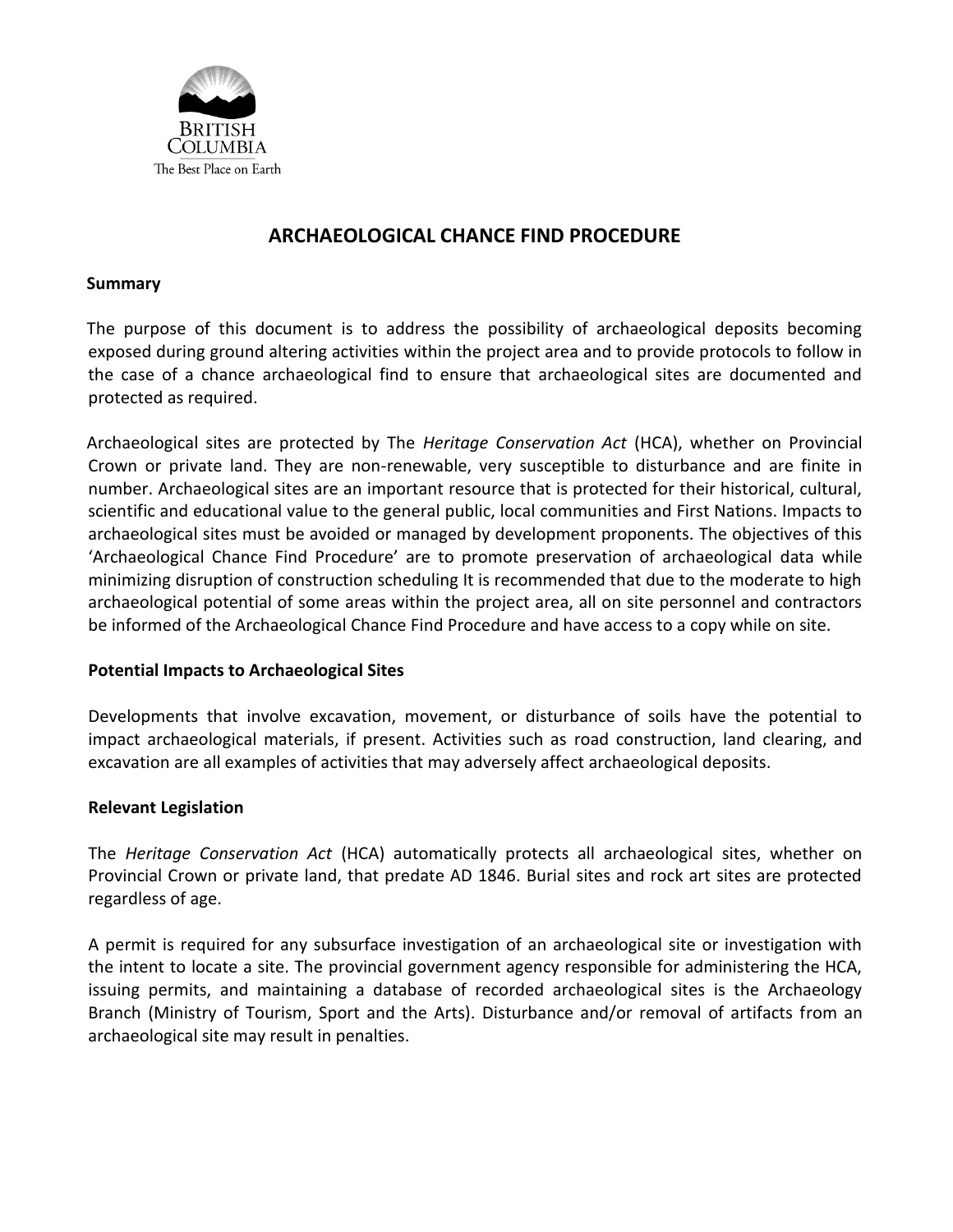### **Remedies and Penalties**

The *Heritage Conservation Act* provides for heritage inspection or investigation orders, temporary protection orders, civil remedies and penalties to limit contraventions. These powers provide:

- the Province with the ability to inspect a site or halt work to prevent site alteration, and the Courts with the ability to issue an injunction to restrain contravention of the Act, or where there has been a breach of the Act, impose penalties of not more than:
- a fine of \$50,000 and 2 years imprisonment for an individual
- a fine of not more than \$1,000,000 for a corporation
- a fine of \$50,000 or 2 years imprisonment for an employee, officer, director or agent of the corporation.

## **Archaeological Chance Find Procedure**

If you believe that you may have encountered any archaeological materials, stop work in the area and follow the procedure below:

- All construction activity in the vicinity of the remains is to cease immediately.
- The find location will be recorded, and all remains will be left in place.
- The project archaeologist and Archaeology Branch will be contacted.
- Potential significance of the remains will be assessed and mitigative options will be identified.
- If the significance of the remains is judged to be sufficient to warrant further action and they cannot be avoided, then the project archaeologist in consultation with the Archaeology Branch and representatives of local First Nation communities will determine the appropriate course of action.
- In the case of human remains, if the remains are assessed to be archaeological, then the Archaeology Branch and local First Nations will be consulted to determine how to handle them. Options could include avoidance or respectful removal and reburial. The RCMP and/or coroner will also be notified of find.
- If human remains are encountered and they are not archaeological, then the RCMP will be contacted immediately.

## **Archaeology Branch Contacts**

Ray Kenny, Manager Phone: 250-952-4306 Al Mackie, Heritage Resource Specialist Phone: 250-952-4063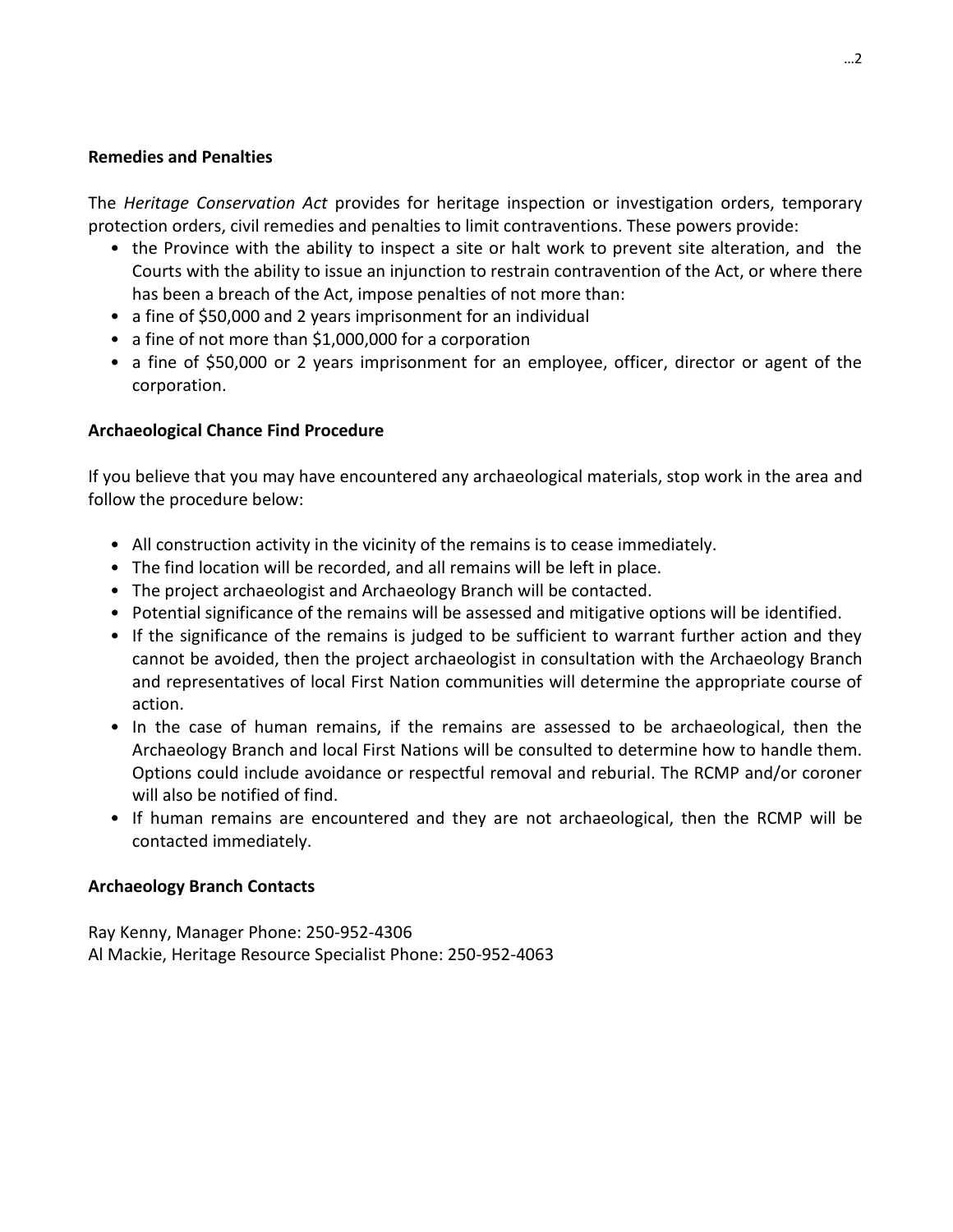# **Preparation of an Archaeological Chance Find Procedure (CFP) Mining & Minerals Division – South Central Region**

#### **Background:**

The *Heritage Conservation Act* (HCA) protects designated archaeological sites as well as any archaeological sites originating prior to 1846. The HCA carries significant penalties and is enforced by the RCMP. From the perspective of consultation with First Nations, archaeological sites are important indicators of Aboriginal rights and title and the identification and protection of these sites are part of the Crown's due diligence.

Section 10(1) of the *Mines Act* requires mining proponents to prepare a plan for the protection of cultural heritage resources.

#### **Preparation and Implementation of an Archaeological Chance Find Procedure:**

An Archaeological Chance Fine Procedure (CFP) is a tool for the protection of unidentified cultural heritage resources. The primary purpose of a CFP is to raise awareness of all personnel working on site regarding the potential for discovery of cultural heritage resources and establish a protocol for the protection of these resources.

Proper implementation of a CFP on mineral properties has led to discovery of cultural heritage resources that were not identified in archaeological overview and/or impact assessments. As such, it is considered to be a valuable tool when property implemented.

A sample CFP is attached. Mining proponents can modify this document for use on their mineral property or develop their own unique procedure.

For the CFP to be effective, the mine manager must ensure that all personnel on the mine/exploration site understand the CFP and the importance of following it if cultural heritage resources are encountered Additionally, training on cultural heritage resources that might potentially be found on site should be provided. The following Yukon Government publication is a useful guide that could be utilized as part of cultural heritage training:

Mineral Exploration Best Managament Practices for Heritage Resources [http://www.tc.gov.yk.ca/pdf/Mineral\\_Exploration\\_BMP\\_for\\_Heritage\\_Resources.pdf](http://www.tc.gov.yk.ca/pdf/Mineral_Exploration_BMP_for_Heritage_Resources.pdf)

## **A copy of the CFP must be provided to the regional permitting inspector, preferably as part of the Notice of Work and Reclamation application package.**